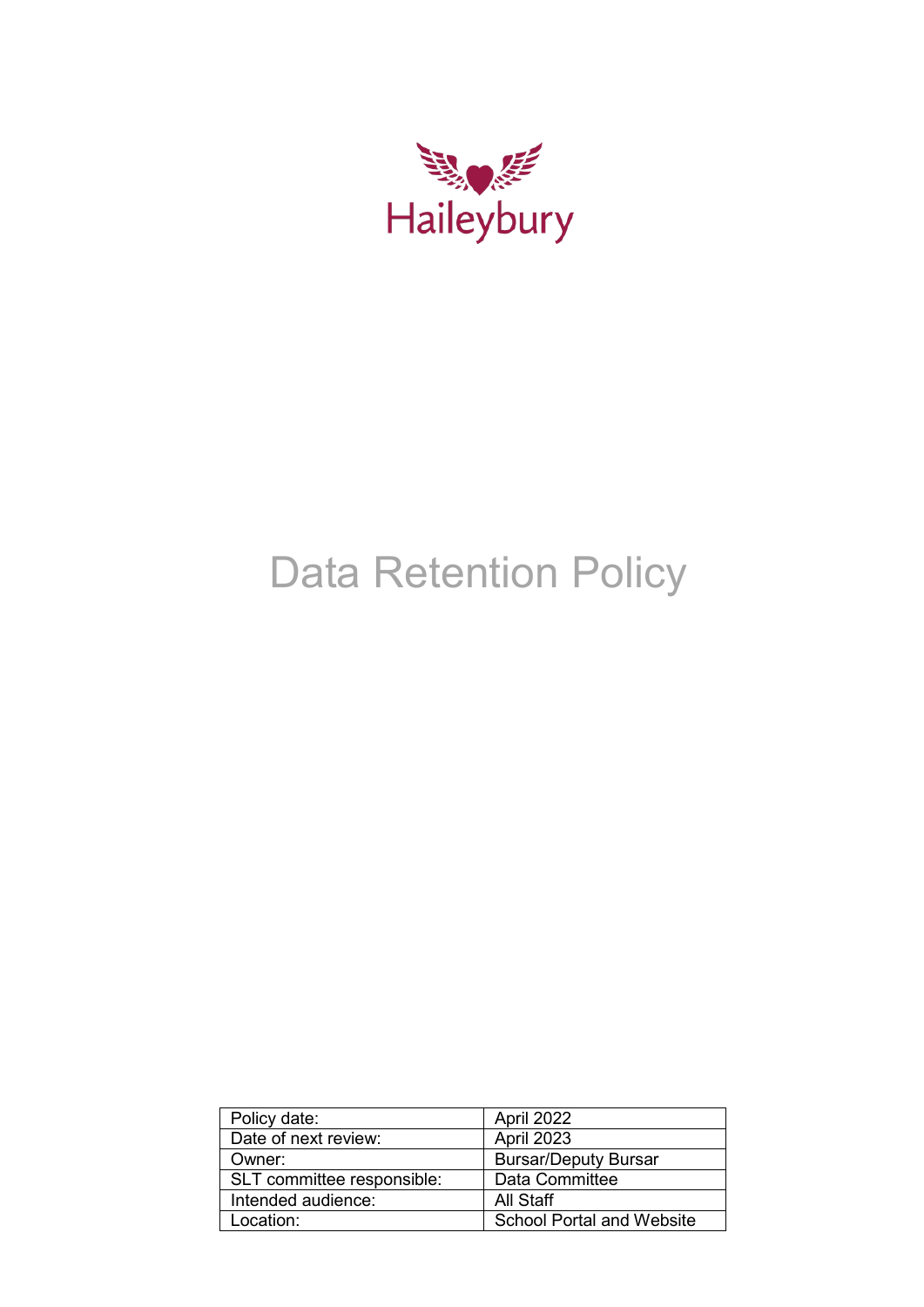# **1. Purpose and Scope of the Policy**

- 1.1 This policy sets out the periods of retention the School applies to the different categories of records it holds.
- 1.2 The School will retain and store records in accordance with the relevant legal considerations which include:
	- the General Data Protection Regulations (GDPR), the Data Protection Act 2018, and associated legislation;
	- other statutory duties and government guidance relating to schools, e.g. KCSIE;
	- disclosure requirements for potential future litigation;
	- contractual obligations; and
	- the law of confidentiality and privacy.
- 1.3 These will inform not only minimum and maximum retention periods, but also what the School must keep and who should be able to access it.

## **2. Roles and Responsibility**

2.1 The Bursar has oversight of data protection at the School, and is assisted in this on a day to day basis by the Deputy Bursar. Any questions about the operation of this policy or any concerns that the policy has not been followed should be referred in the first instance to the Bursar or Deputy Bursar.

## **3. Child Protection and Document Retention**

3.1 In the light of the Independent Inquiry into Child Sexual Abuse the School is aware of the emphasis currently being placed on long-term, lifetime or even indefinite keeping of full records related to incident reporting. Regardless of suggested retention timescales set out below, the School may at its discretion extend retention periods, particularly in respect of any personnel or pupil documents, if they contain any information which may be relevant to allegations or future claims relating to safeguarding. Data protection issues should never put child safety at risk, nor take precedence over safeguarding considerations.

## **4. Meaning of "Record"**

- 4.1 In these guidelines, "record" means any document or data which contains evidence or information relating to the School, its pupils or staff. Some of this material, but not all, will contain personal data as defined in the GDPR.
- 4.2 Many, if not most, new and recent records will be created, received and stored electronically. Others (such as certificates, registers, or older records) will be original paper documents.
- 4.3 Both paper and digital records will be stored securely, and all appropriate measures taken to ensure the security of the data at all times.

## **5. Secure Disposal of Documents**

5.1 When data is to be destroyed, this will be done securely. This may be carried out by an appropriately licenced third party, with whom an appropriate Data Processing Agreement is in place.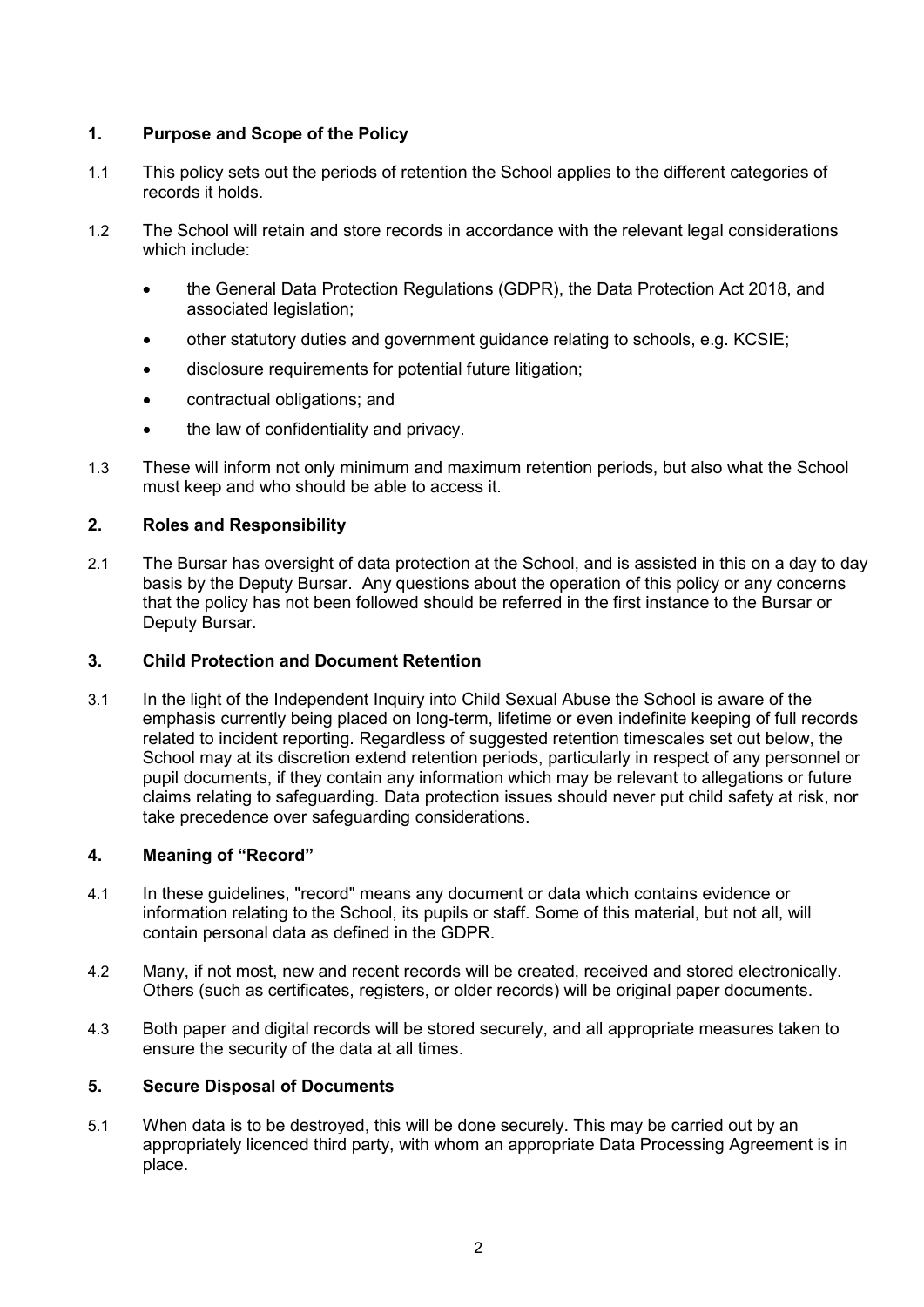- 5.2 For data to be considered securely disposed of, it must be in a condition where it cannot either be read or reconstructed. Paper records must be shredded using a cross-cutting shredder; CDs / DVDs / diskettes will be cut into pieces.
- 5.3 Hard-copy images, AV recordings and hard disks will be dismantled and destroyed.

#### **6. Timescales for Retention**

6.1 Except where there is a specific statutory obligation to destroy records, the timescales suggested below should not be treated as prescriptive. They are guidelines only and should not be a substitute for exercising careful thought and judgement, or taking specific advice where necessary, depending on the circumstances. Sometimes, case-by-case decision making for the retention of documents will be required.

| <b>Type of Record/Document</b>                         | <b>Suggested Retention Period</b>                                                                                               | <b>Owner/ Location</b>                                                                           |  |
|--------------------------------------------------------|---------------------------------------------------------------------------------------------------------------------------------|--------------------------------------------------------------------------------------------------|--|
| <b>EMAILS</b>                                          |                                                                                                                                 |                                                                                                  |  |
| Pupil email accounts                                   | Delete within one year of leaving the<br>School.                                                                                | Server/ cloud                                                                                    |  |
| Staff emails                                           | Routine deletion of historic emails after 2-<br>3 years and delete accounts within 1 year<br>of leaving the School.             | Server / cloud                                                                                   |  |
| <b>GOVERNANCE RECORDS</b>                              |                                                                                                                                 |                                                                                                  |  |
| Registration documents of<br>School                    | Permanent or until closure of the School,<br>and then likely subject to archiving for<br>documents of historical significance.  | Bursary/ Archives                                                                                |  |
| Minutes of Governors'<br>meetings                      | Legal requirement is 6 years from date of<br>meeting but likely subject to archiving for<br>records of historical significance. | Governors' Portal/ Archives                                                                      |  |
| <b>ATTENDANCE RECORDS</b>                              |                                                                                                                                 |                                                                                                  |  |
| Attendance Register                                    | 6 years from the last date of entry, then<br>archived permanently.                                                              | Electronic record kept on<br>iSAMS / School Office holds<br>hard copy for inspection<br>purposes |  |
| <b>ACADEMIC RECORDS</b>                                |                                                                                                                                 |                                                                                                  |  |
| Annual curriculum                                      | 3 years from the end of the academic<br>year.                                                                                   | Director of Studies/ Deputy<br>Head (Academic).                                                  |  |
| Class records (e.g. marks,<br>timetables, assignments) | 1 year from the end of the academic year                                                                                        | Director of Studies/ HODs /<br>Teaching staff                                                    |  |
| <b>ADMISSIONS RECORDS</b>                              |                                                                                                                                 |                                                                                                  |  |
| information, and records of decisions:                 | Admissions records including application forms, admissions assessments, bursary and scholarship                                 |                                                                                                  |  |
| For pupils who are admitted                            | <b>iSAMS</b><br>25 years from date of birth (or 7 years<br>from the pupil leaving).                                             |                                                                                                  |  |
| For pupils who are<br>unsuccessful                     | 1 year                                                                                                                          | <b>iSAMS / Admissions</b><br>Department                                                          |  |

#### **Table of suggested retention periods**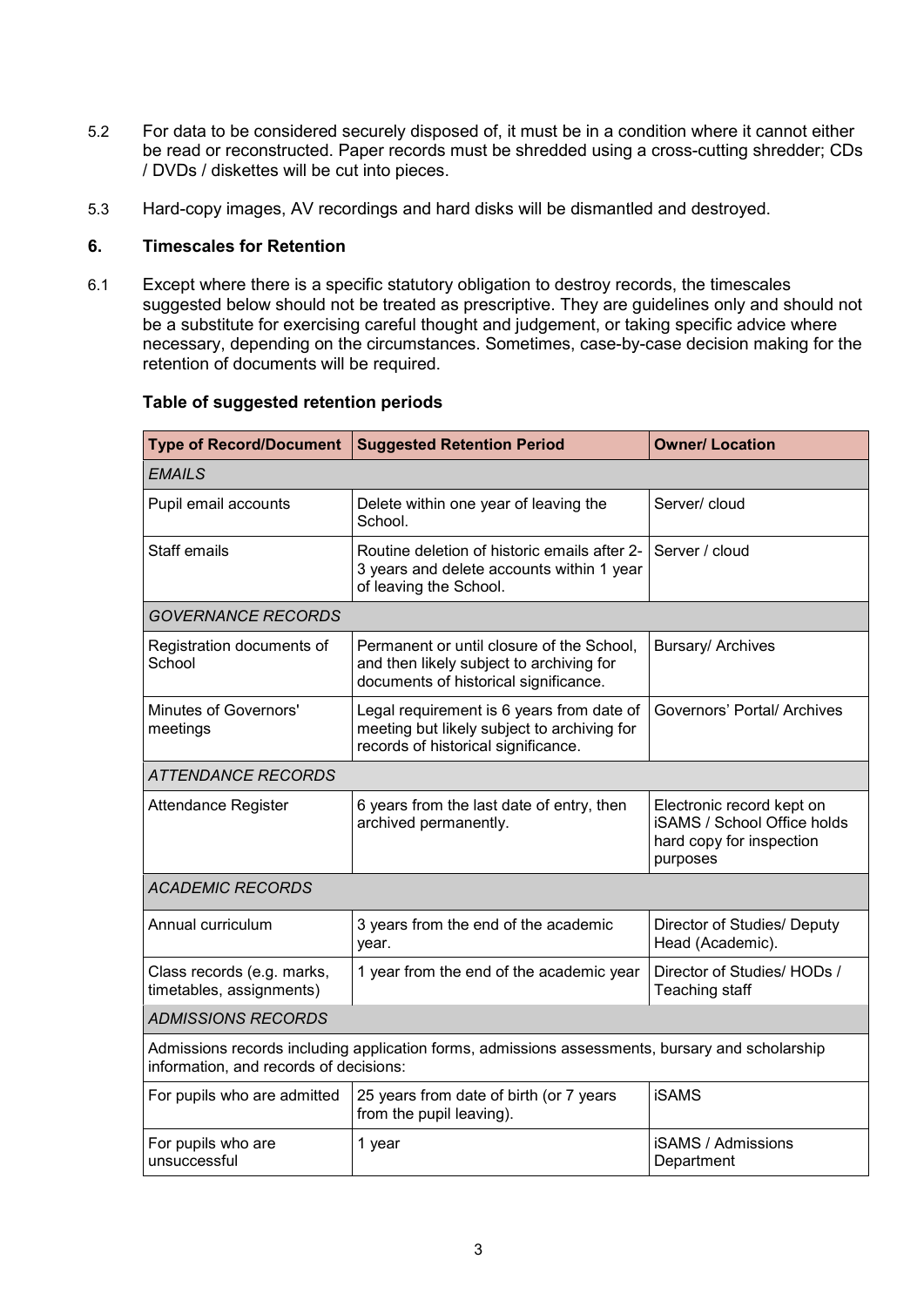| <b>Type of Record/Document</b>                                                                | <b>Suggested Retention Period</b>                                                                                                                                                                                                                                                                                    | <b>Owner/ Location</b>                                                                                                                                                           |  |
|-----------------------------------------------------------------------------------------------|----------------------------------------------------------------------------------------------------------------------------------------------------------------------------------------------------------------------------------------------------------------------------------------------------------------------|----------------------------------------------------------------------------------------------------------------------------------------------------------------------------------|--|
| Pupil immigration records for<br>sponsored students                                           | Duration of student sponsorship plus<br>minimum 1 year (i.e. this means for one<br>year after pupil has left the School)                                                                                                                                                                                             | <b>Admissions Department files</b><br>(electronic files in Google and<br>hard copy kept for UKVI<br>inspection purposes)                                                         |  |
| <b>PUPIL RECORDS</b>                                                                          |                                                                                                                                                                                                                                                                                                                      |                                                                                                                                                                                  |  |
| or internal)                                                                                  | Examination results (external 7 years from pupil leaving the School                                                                                                                                                                                                                                                  | <b>iSAMS / Examinations Office</b>                                                                                                                                               |  |
| Pupil file including:<br>Pupil reports<br>Performance records<br>Pupil medical<br>information | 25 years from date of birth (or 7 years<br>from the pupil leaving).<br>(Note - this is subject to the School<br>keeping any documents that may be<br>relevant to potential future claims).                                                                                                                           | <b>iSAMS</b>                                                                                                                                                                     |  |
| Special educational needs<br>records                                                          | Date of birth plus up to 35 years (risk<br>assessed)                                                                                                                                                                                                                                                                 | Learning Support Department                                                                                                                                                      |  |
| <b>SAFEGUARDING</b>                                                                           |                                                                                                                                                                                                                                                                                                                      |                                                                                                                                                                                  |  |
| Policies, procedures and<br>insurance                                                         | The School now retains a permanent<br>record of historic policies and procedures<br>and insurance documents.                                                                                                                                                                                                         | Historic policies and<br>procedures are retained in the<br><b>Policies Shared Drive</b><br>accessible by SLT. Insurance<br>documents are retained by the<br>Head of Finance.     |  |
| DBS disclosure certificates                                                                   | The School does not hold copies of DBS<br>certificates. Original certificates are<br>inspected on recruitment and DBS details<br>(number and date) are recorded.                                                                                                                                                     | A record of the checks made is<br>kept on SCR and in a hard<br>copy personnel file kept by the<br>HR Department. These are<br>retained indefinitely in case of<br>future claims. |  |
| Accident / Incident reporting                                                                 | Records must be kept for as long as any<br>living victim may bring a claim (note that<br>civil claim limitation periods can be set<br>aside in cases of abuse). Files should be<br>reviewed from time to time (every 6 years)<br>if resources allow and a suitably qualified<br>person is available.                 | CPOMS; files kept by Deputy<br>Head (Safeguarding and<br>Wellbeing); legal files kept by<br>Deputy Bursar                                                                        |  |
| <b>Child Protection files</b>                                                                 | If a referral has been made; social care<br>have been involved; the child has been<br>the subject of a multi-agency plan; or if<br>there is any risk of future claim(s), such<br>files must be kept indefinitely.                                                                                                    | <b>CPOMS; Deputy Head</b><br>(Safeguarding and Wellbeing);<br>legal files kept by Deputy<br><b>Bursar</b>                                                                        |  |
| Video recordings of<br>meetings                                                               | Where e.g. one-on-one meetings of<br>classes, counselling, or application<br>interviews are recorded for safeguarding<br>purposes, a shorter-term retention policy<br>is acceptable based on the DSL's view of<br>how quickly a concern will likely be raised:<br>e.g. 3-6 months or immediately upon DSL<br>review. | DSL/ Deputy Head<br>(Safeguarding and Wellbeing)                                                                                                                                 |  |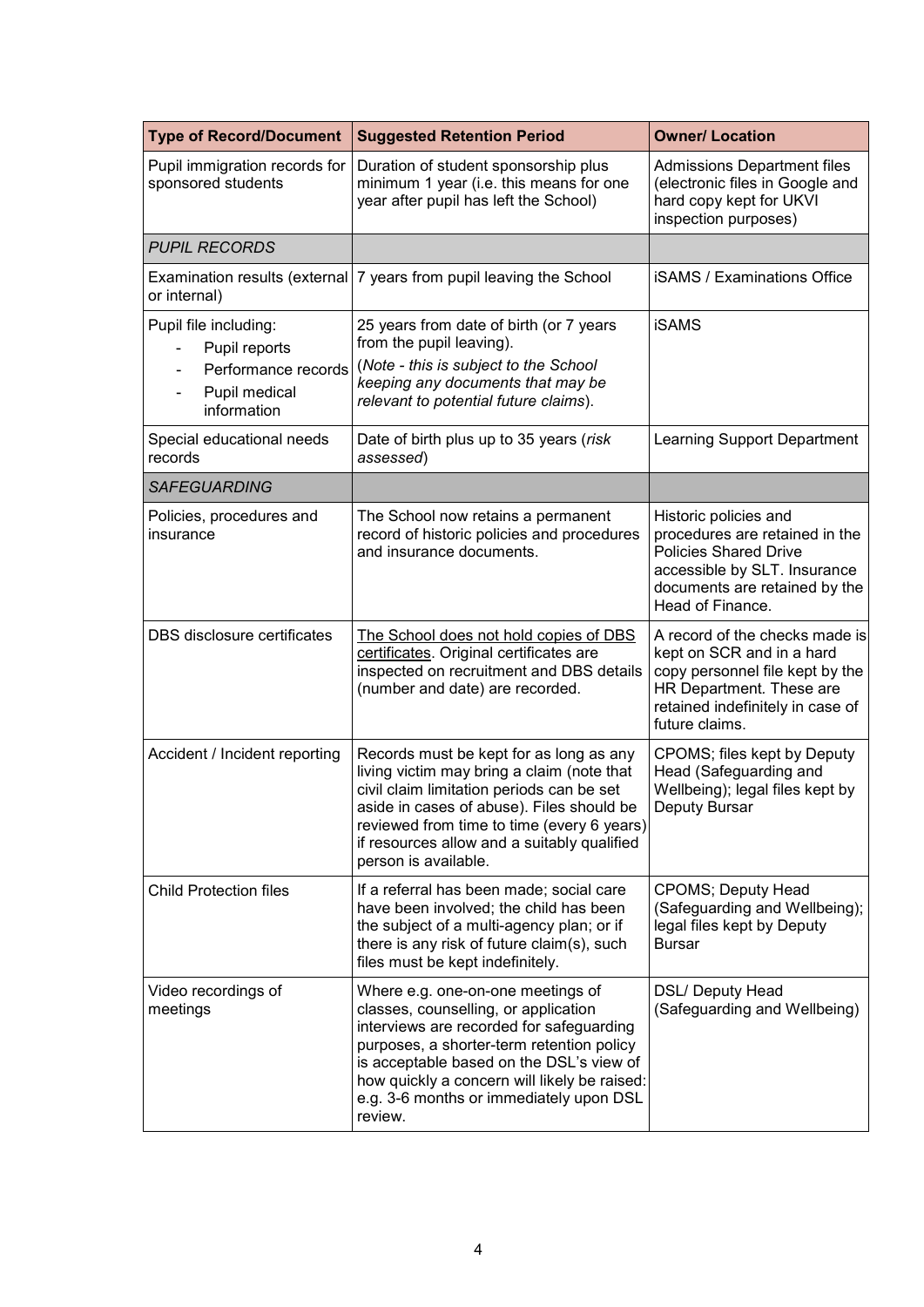| <b>Type of Record/Document</b>                                                                                                                                                                                                                                         | <b>Suggested Retention Period</b>                                                                                                                                                                                                                                                                 | <b>Owner/ Location</b>             |  |
|------------------------------------------------------------------------------------------------------------------------------------------------------------------------------------------------------------------------------------------------------------------------|---------------------------------------------------------------------------------------------------------------------------------------------------------------------------------------------------------------------------------------------------------------------------------------------------|------------------------------------|--|
| CORPORATE RECORDS (e.g. for Haileybury Enterprises Ltd)                                                                                                                                                                                                                |                                                                                                                                                                                                                                                                                                   |                                    |  |
| Certificates of Incorporation                                                                                                                                                                                                                                          | Permanent (or until dissolution of the<br>company)                                                                                                                                                                                                                                                | Held by Bursar/ Head of<br>Finance |  |
| Minutes and Resolutions of<br><b>Boards</b>                                                                                                                                                                                                                            | Minimum $-10$ years                                                                                                                                                                                                                                                                               | <b>Held by Deputy Bursar</b>       |  |
| Shareholder resolutions                                                                                                                                                                                                                                                | Minimum $-10$ years                                                                                                                                                                                                                                                                               | Held by Deputy Bursar              |  |
| Register of Members/<br>Shareholders                                                                                                                                                                                                                                   | Permanent (minimum 10 years for ex<br>members/shareholders)                                                                                                                                                                                                                                       | <b>Held by Deputy Bursar</b>       |  |
| Annual reports                                                                                                                                                                                                                                                         | Minimum $-6$ years                                                                                                                                                                                                                                                                                | <b>Head of Finance</b>             |  |
|                                                                                                                                                                                                                                                                        | ACCOUNTING RECORDS (always subject to professional advice from accountants/auditors)                                                                                                                                                                                                              |                                    |  |
| Accounting records<br>(Note - this is normally<br>taken to mean records<br>which enable an accurate<br>financial position to be<br>ascertained and which give<br>a true and fair view of the<br>School's financial status) -<br>as advised by the School's<br>auditors | Minimum 6 years for private UK<br>companies<br>i.e. Haileybury Enterprises Ltd<br>Minimum 6 years for UK charities from the<br>end of the financial year in which the<br>transaction took place<br>Internationally: can be up to 20 years<br>depending on local legal/accountancy<br>requirements | <b>Head of Finance</b>             |  |
| Tax returns                                                                                                                                                                                                                                                            | Minimum 6 years                                                                                                                                                                                                                                                                                   | <b>Head of Finance</b>             |  |
| <b>VAT</b> returns                                                                                                                                                                                                                                                     | Minimum 6 years                                                                                                                                                                                                                                                                                   | Head of Finance                    |  |
| <b>Budget and internal</b><br>financial reports                                                                                                                                                                                                                        | Minimum 3 years                                                                                                                                                                                                                                                                                   | <b>Head of Finance</b>             |  |
| <b>CONTRACTS AND AGREEMENTS</b>                                                                                                                                                                                                                                        |                                                                                                                                                                                                                                                                                                   |                                    |  |
| Signed or final/concluded<br>agreements (plus any<br>signed or final/concluded<br>variations or amendments)                                                                                                                                                            | Minimum 7 years from completion of<br>contractual obligations or term of<br>agreement, whichever is the later                                                                                                                                                                                     | Deputy Bursar                      |  |
| Deeds (or contracts under<br>seal)                                                                                                                                                                                                                                     | Minimum 13 years from completion of<br>contractual obligation or term of<br>agreement                                                                                                                                                                                                             | Deputy Bursar                      |  |
| <b>INTELLECTUAL PROPERTY RECORDS</b>                                                                                                                                                                                                                                   |                                                                                                                                                                                                                                                                                                   |                                    |  |
| Formal documents of title<br>(trademark or registered<br>design certificates; patent<br>or utility model certificates)                                                                                                                                                 | Permanent (in the case of any right which<br>can be permanently extended, e.g.<br>trademarks); otherwise expiry of right plus<br>minimum of 7 years.                                                                                                                                              | Deputy Bursar                      |  |
| Assignments of intellectual<br>property to or from the<br>school                                                                                                                                                                                                       | As above in relation to contracts (7 years)<br>or, where applicable, deeds (13 years).                                                                                                                                                                                                            | Deputy Bursar                      |  |
| IP / IT agreements<br>(including software licences<br>and ancillary agreements<br>e.g. maintenance; storage;<br>development; coexistence<br>agreements; consents)                                                                                                      | Minimum $-7$ years from completion of<br>contractual obligation concerned or term<br>of agreement                                                                                                                                                                                                 | Deputy Bursar                      |  |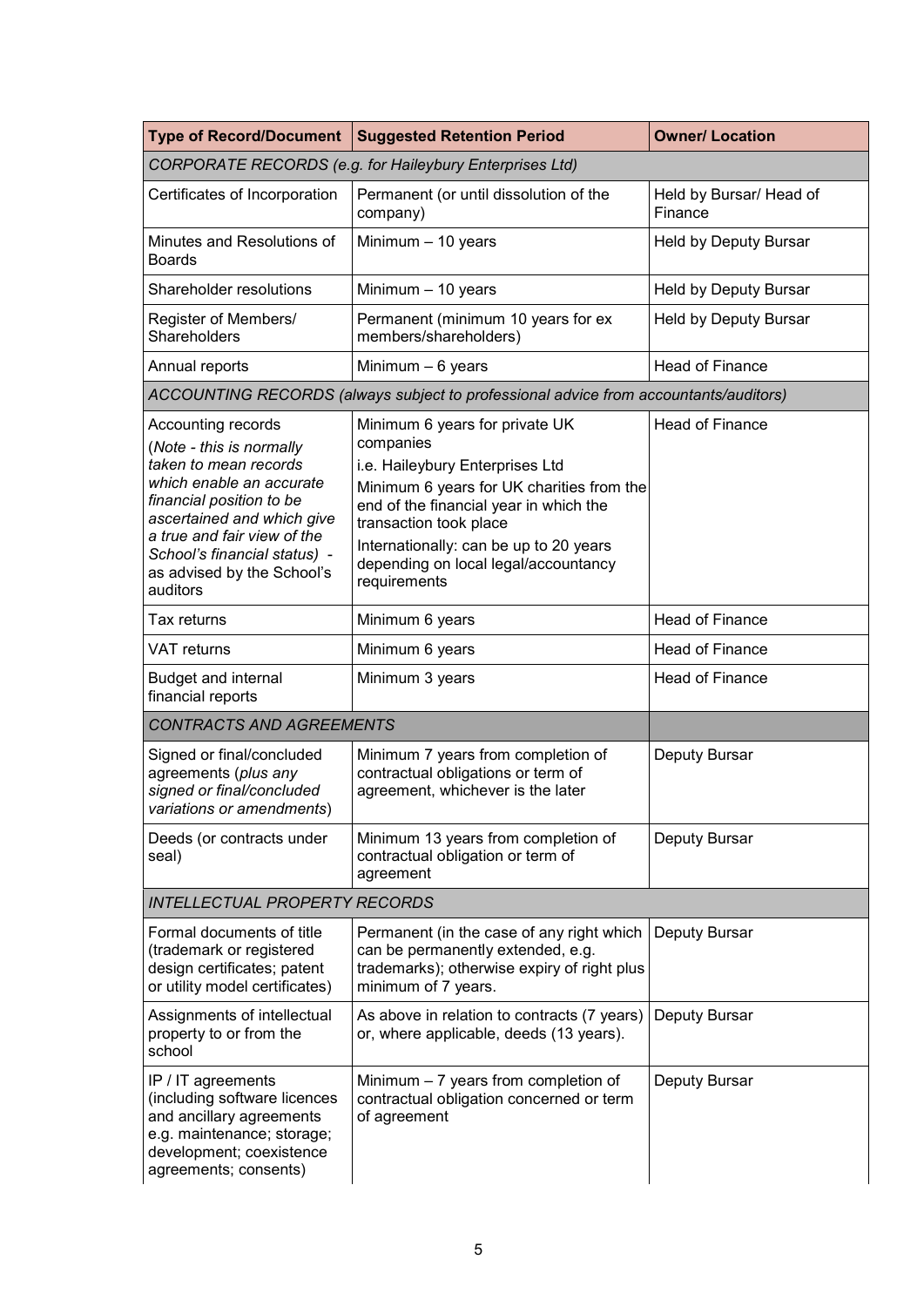| <b>Type of Record/Document</b>                                                                                                                                                                                                                                  | <b>Suggested Retention Period</b>                                                                                                                                                                                                                                                                                                                   | <b>Owner/ Location</b>                                                                                                    |
|-----------------------------------------------------------------------------------------------------------------------------------------------------------------------------------------------------------------------------------------------------------------|-----------------------------------------------------------------------------------------------------------------------------------------------------------------------------------------------------------------------------------------------------------------------------------------------------------------------------------------------------|---------------------------------------------------------------------------------------------------------------------------|
| <b>EMPLOYEE / PERSONNEL RECORDS</b>                                                                                                                                                                                                                             |                                                                                                                                                                                                                                                                                                                                                     |                                                                                                                           |
| Single Central Record of<br>employees                                                                                                                                                                                                                           | The School keeps a permanent record of<br>that mandatory checks that have been<br>undertaken on recruitment on the SCR.                                                                                                                                                                                                                             | SCR / HR Department                                                                                                       |
| HR staff files (including<br>employment contracts,<br>appraisals or reviews,<br>payroll and salary records,<br>application and interview<br>records, immigration and<br>right to work documents,<br>records of any concerns,<br>and employee health<br>records) | 7 years from effective date of end of<br>contract i.e. for duration of employment<br>plus minimum of 7 years. However these<br>should be retained indefinitely if they may<br>be relevant to historic safeguarding<br>claims.                                                                                                                       | HR Department - held on<br>iSAMS and employee<br>electronic file                                                          |
| Pension or other benefit<br>schedule records                                                                                                                                                                                                                    | Potentially permanent (i.e. lifetimes of<br>those involved), depending on nature of<br>scheme                                                                                                                                                                                                                                                       | Payroll / HR Department                                                                                                   |
| <b>INSURANCE RECORDS</b>                                                                                                                                                                                                                                        |                                                                                                                                                                                                                                                                                                                                                     |                                                                                                                           |
| Insurance policies (will vary<br>- private, public,<br>professional indemnity)                                                                                                                                                                                  | Duration of policy (or as required by<br>policy) plus a period for any run-off<br>arrangement and coverage of insured<br>risks: ideally, until it is possible to<br>calculate that no living person could make<br>a claim.                                                                                                                          | <b>Head of Finance</b>                                                                                                    |
| Correspondence related to<br>claims/renewals/<br>notification re: insurance                                                                                                                                                                                     | Minimum $-7$ years (but this will depend<br>on what the policy covers and whether<br>e.g. historic claims may still be made)                                                                                                                                                                                                                        | Head of Finance / Deputy<br><b>Bursar</b>                                                                                 |
| ENVIRONMENTAL, HEALTH AND DATA PROTECTION                                                                                                                                                                                                                       |                                                                                                                                                                                                                                                                                                                                                     |                                                                                                                           |
| Maintenance logs                                                                                                                                                                                                                                                | 10 years from date of last entry                                                                                                                                                                                                                                                                                                                    | <b>Estates Office</b>                                                                                                     |
| Accidents to children                                                                                                                                                                                                                                           | 25 years from birth (or indefinitely for<br>issues relating to safeguarding)<br>Note - latent injuries can take years to<br>manifest, and the limitation period for<br>claims reflects this. Therefore keep a<br>note of all procedures as they were at<br>the time, plus a record that they were<br>followed, and relevant insurance<br>documents. | Health and Safety Manager /<br>DSL if safeguarding / Deputy<br>Bursar for documents relating<br>to potential legal claims |
| Accident at work records<br>(staff)                                                                                                                                                                                                                             | Minimum 4 years from date of accident,<br>but reviewed case-by-case by Deputy<br><b>Bursar</b>                                                                                                                                                                                                                                                      | Health and Safety Manager /<br>Deputy Bursar                                                                              |
| Staff use of hazardous<br>substances                                                                                                                                                                                                                            | Minimum $-7$ years from end of date of<br>use                                                                                                                                                                                                                                                                                                       | <b>Health and Safety Manager</b>                                                                                          |
| Covid-19 risk assessments,<br>consents etc. (for now: this<br>to be subject to further<br>review)                                                                                                                                                               | Retain for now legal paperwork<br>(consents, notices, risk assessments)<br>but not individual test results                                                                                                                                                                                                                                          | Health and Safety Manager                                                                                                 |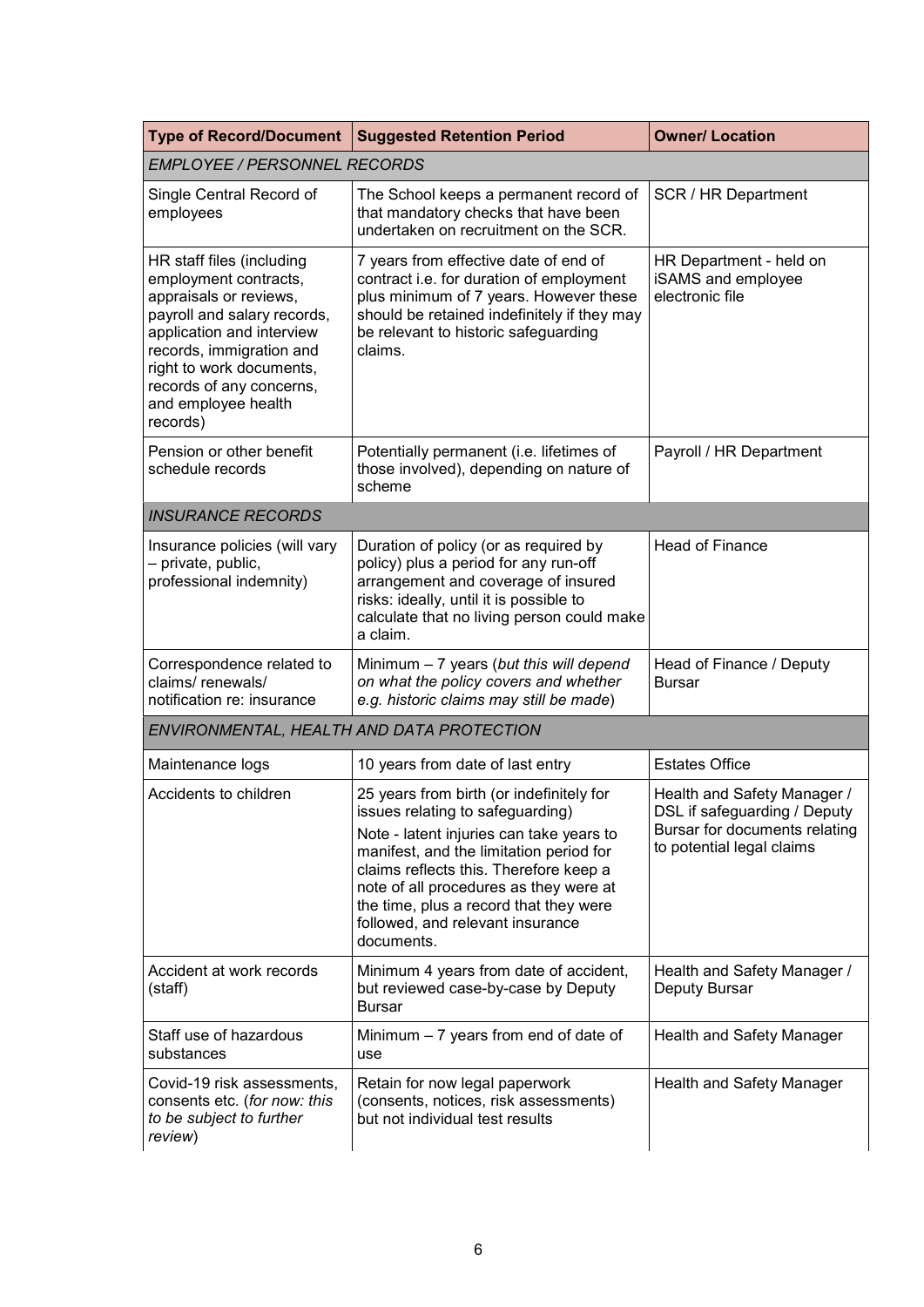| <b>Type of Record/Document</b>                                                              | <b>Suggested Retention Period</b>                                                                      | <b>Owner/ Location</b>                                               |
|---------------------------------------------------------------------------------------------|--------------------------------------------------------------------------------------------------------|----------------------------------------------------------------------|
| Risk assessments (carried<br>out in respect of above)                                       | 7 years from completion of relevant<br>project, incident, event or activity.                           | Health and Safety Manager<br>(risk assessments held on<br>iProtectU) |
| Art.30 GDPR records of<br>processing activity, data<br>breach records, impact<br>assessment | No limit (as long as no personal data<br>held), but must be kept up-to-date,<br>accurate and relevant. | Held by Deputy Bursar                                                |